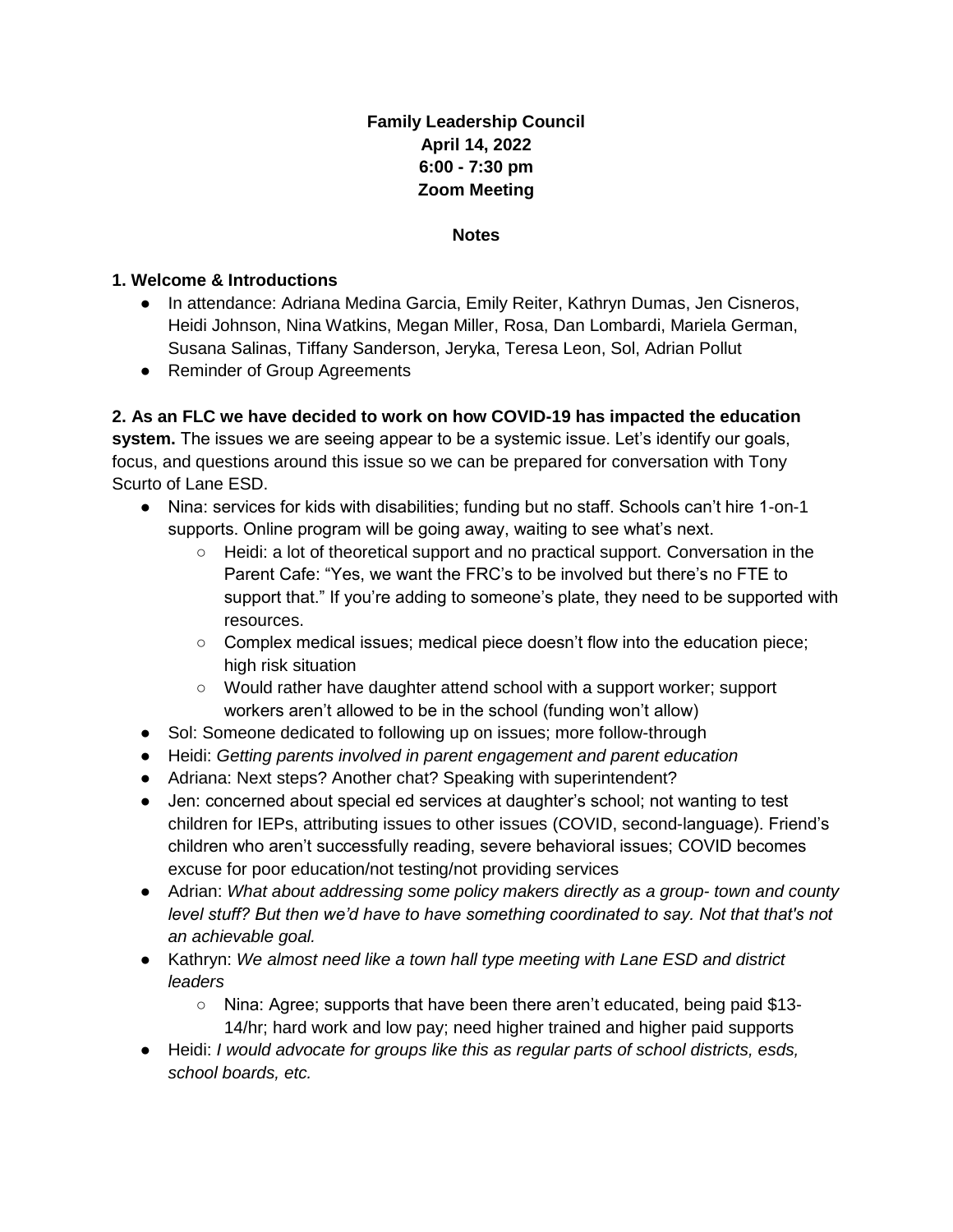- Jen: I hear funding used as an excuse because they haven't budgeted for something; where we put our money is the priority; at the end of the year state agencies need to either use or lose funds. Lack of importance on education; low paying positions. Lack of funding is a great excuse to use.
- Heidi: loosen the standards, accept out of the box solutions, the red tape of funding only being used for specific things; requirements for state/federal funding; passing the buck onto others who are in charge of that instead of solving the problem.
	- Nina: *Agreed!*
- Mariela: concerned about child's education; was in preschool during pandemic, missed half of the year, now in 1st grade. They aren't doing full academic year, focusing on the most basics, wondering how far behind she is/will be. Would like more information about what she's learning: weekly or monthly. Daughter is already behind.
	- Megan Miller : *My kiddo is in preschool and I would like to know where he should be as well. We are lucky to be at Relief Nursery for preschool this year and I get a lot communication from his teacher. I'm nervous for next year being in pre-K and not having the communication*
- Adrian: my kid will be entering Kinder, worried about long-term, gaps throughout school. Are kids in his cohort going to be left with gaps in knowledge? Are districts thinking about this? How do we make sure over time, covid kids are getting what they need to be successful in older grades.
	- Jeryka: *I agree. With all the expectations of kids and such it would be nice to be about to keep track of what they're supposed to be working on before they're behind on it. Mine don't come home with homework so I often don't know where they are at and if I ask and they don't give me a specific answer like most kids at a certain age then I don't know until the report card comes. So just a small notice somehow of what's happening in class that week or month would be helpful to help them do well in school.*
- Heidi: not certain about authenticity but heard they did studies on kids after Hurricane Katrina and most outcomes were generally positive- kids caught back up and didn't have long-term negative outcomes. But not research about COVID yet.
	- Adrian: *I wonder what those districts used as a plan? Or if it's available?*
	- $\circ$  Heidi: going back and filling in the holes wasn't as successful as moving on and doing the typical things in that grade
	- Adrian Pollut : *Well that's neat*
- Kathryn: why such a big disconnect between schools and parents now? Before, parents were allowed to be in schools, hard to speak at board meetings. Now we can start making our voices heard again: here's what's happening and what needs to be fixed. More parents need to be heard again.
	- Heidi Johnson (she/they) : *100% agreed*
	- Adrian Pollut : *Directness is an awesome idea! That's a great idea. Would we just be drafting a personal letter?*
- Dan: regarding taking issues to the state, might think about next legislative session, they have time for informational hearings, we can go and testify on the record about what we're seeing in schools; in front of education committee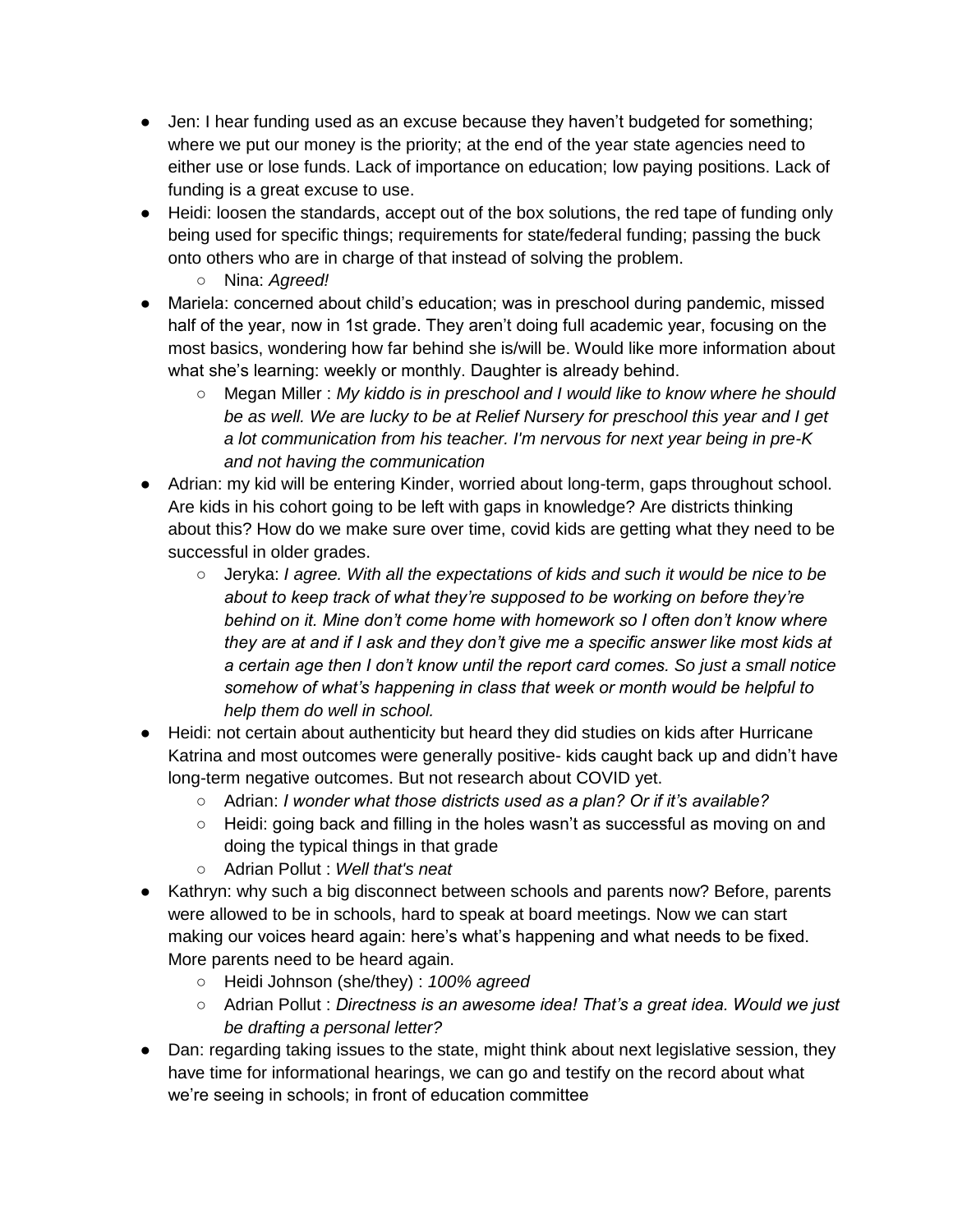- Adriana: could capture everything we're saying, have one or two parents go to that legislative session and advocate for that; I could email these issues to Tony Scurto before next FLC meeting (superintendent for Lane ESD); have 2 meetings before breaking for the summer
	- Dan: wouldn't meet again until February 2023
- Jen: another option would be to draft a letter to representatives. Power in numbers with all of us being on the same page, maybe our little voice will be heard. Let's also send folks to Salem but in the meantime could write letters.
- Nina: I'd be happy to be involved in different ways; I have a lot more than I even share in this group.
- Adriana: Next steps, get notes out, does anyone want to take the lead in drafting a letter?
	- Jen: can't lead it but would love to proofread
	- Dan: *I can be helpful with a template.*
- Sol: Another idea, if we get a letter written, we could collect signatures, collect other letters from Latinx families, would add more significance to the letter
	- Adrian: drafting a personal letter
- Adriana could piece these together into one letter
	- Jen: Was thinking about explaining who we are, why we're concerned, each of us could name our concern in the letter. Direction Services advocate was saying something similar about writing letters. Could see if others in the community want to join in too.
	- $\circ$  Dan: a letter from the group is a great idea plus individual letters; I'm willing to be helpful in building a toolkit- who is your legislature, how to write those letters
	- Sol: Will the letters be focused on all topics or should we focus on one topic?
	- Nina: for the folks who have direct experience- do individual letters b/c these are powerful as well as the collective letter and submit them together
		- Adrian: *Personal stories are powerful*
		- Heidi Johnson (she/they) : *If someone has the bandwidth, creating a template for letter writing would be helpful*
		- Dan Lombardi (He/Him) : *Tug at those heartstrings!*
- Adriana: want to make sure this is accessible and equitable for everyone. Please reach out if you need more help with this; can find a template.
	- Dan Lombardi (He/Him) : *I can be helpful with a template.*
	- Nina: *Thank you Dan!*
- Timeline?
	- Adrian: *A month seems reasonable*
	- Megan: *I agree, by next meeting sounds good*
- Helpful to have Tony Scurto attend next meeting? Will email him notes and let him know our concerns, invite him to May meeting

**3. Preschool Promise Bilingual & Monolingual Family Outreach Project.** - tabled for next meeting.